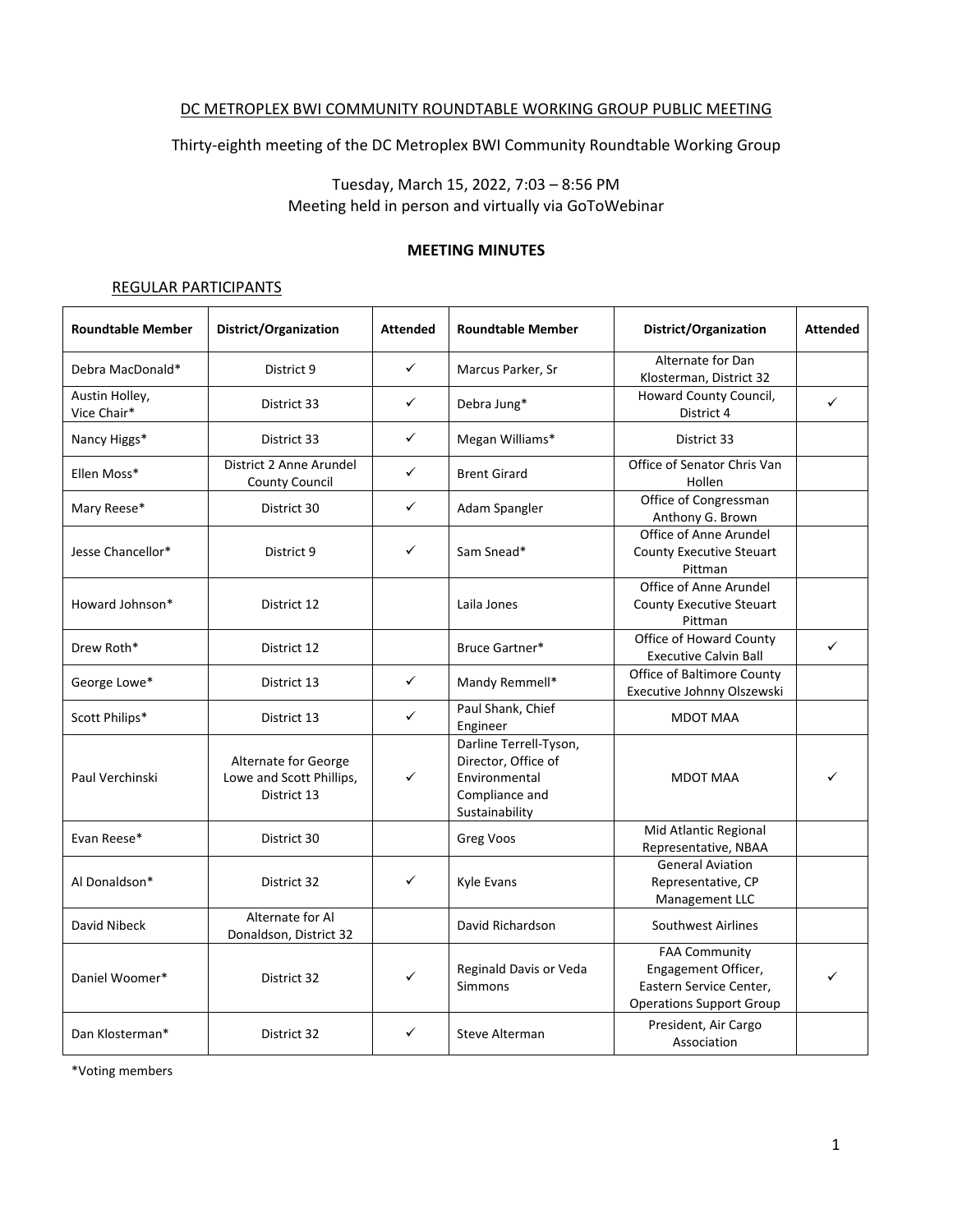# ADDITIONAL PARTICIPANTS

Maryland Department of Transportation Maryland Aviation Administration (MDOT MAA) Bruce Rineer, Manager Noise Section Kevin Clarke, Director of Planning and Environmental Services Karen Harrell, Noise Section

## Federal Aviation Administration (FAA)

Veda Simmons, Public Engagement Officer (temporary replacement for Reginald Davis) Durre Cowan, AEE Community Engagement Officer & Noise Complaint Initiative Team Lead

Contractor Support Royce Bassarab, HNTB Alverna "A.J." Durham, Jr., Straughan Environmental, Inc.

# MEETING MATERIALS

Participants received the following materials in advance:

- February 15<sup>th</sup> Meeting Minutes: V3\_DRAFT\_20220215\_MEETING\_MINUTES

Presentations at the meeting:

• Noise Complaint Initiative (NCI) Process and the Noise Portal – (FAA)

# **1. WELCOME AND INTRODUCTIONS**

### *Introduction and Roll Call of Attendees*

Mr. Bruce Rineer began the meeting at 7:03 pm and welcomed everyone in attendance. He asked Roundtable members attending virtually to stay self-muted unless speaking, and all other attendees were muted by default. Mr. Rineer explained that attendees would be unmuted during the commenting period if called on by the Chair, and they should use the "raised hand" feature to ask questions or to comment. He stated if participants experience technical issues, they should log off and log back on to the meeting. If issues continue, participants can use the chat box to let him know. Mr. Rineer recommends having only one web browser open during the meeting.

Mr. Rineer concluded the introduction and turned the meeting over to the Roundtable Chair, Ms. Debra "Debbie" MacDonald. Ms. MacDonald greeted those in attendance, went through the roll call of voting and non-voting Roundtable Members, and announced that a quorum of Roundtable Members had been met.

### *Approve Agenda*

Ms. MacDonald moved on to the approval of the meeting agenda. Ms. Nancy Higgs made a motion to approve the agenda. Mr. Dan Woomer seconded. None opposed. The motion to approve the agenda passed.

# *Review and Approve February 15th Meeting Minutes*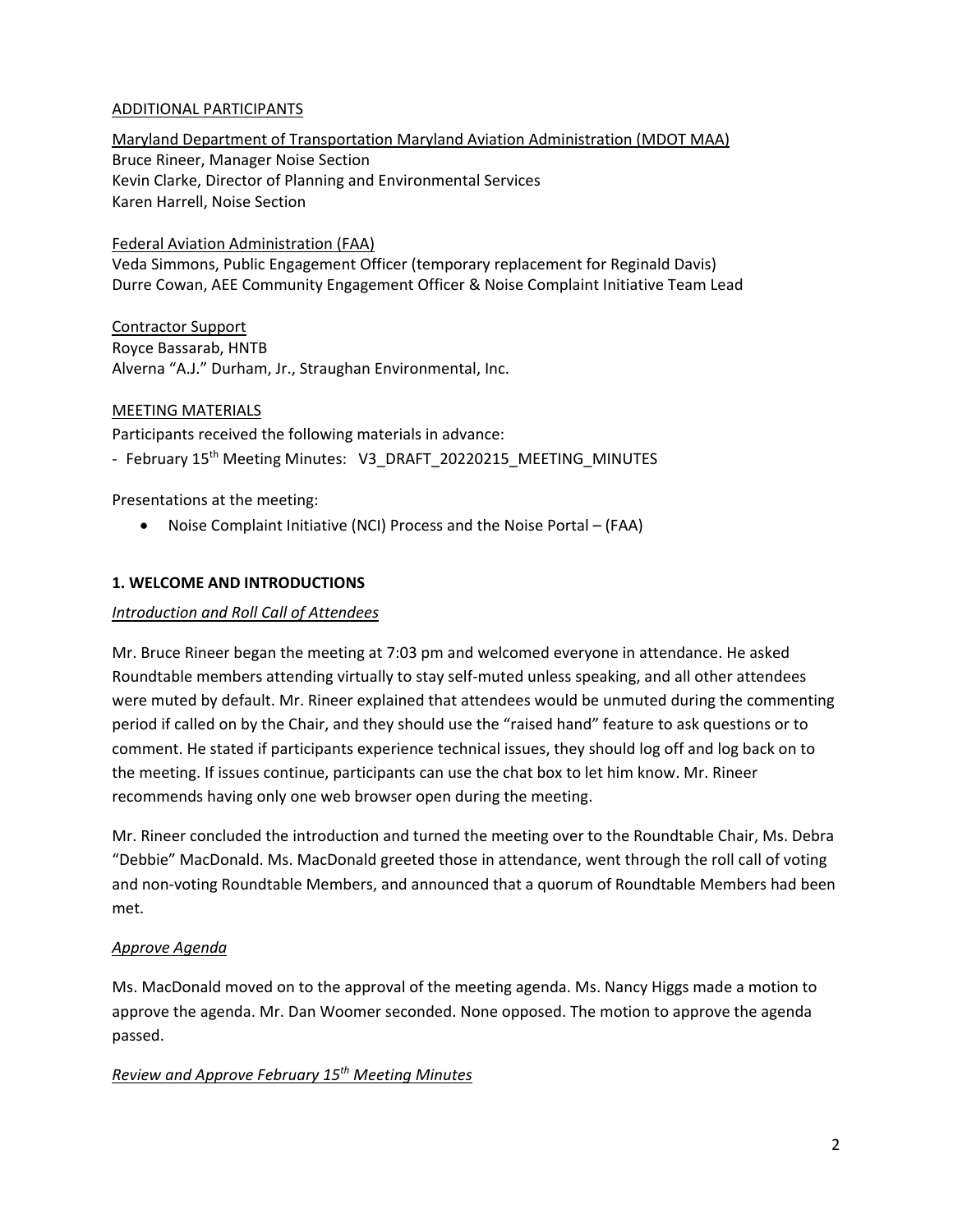Ms. MacDonald moved on to the review and approval of the February 15<sup>th</sup> Meeting Minutes. She stated that the minutes were lengthy and that she was aware many members had not had much time to review the minutes. She stated that she had not received any comments on the minutes prior to the meeting. Mr. Jesse Chancellor stated that he did not get a chance to review the minutes and would abstain from approving them. Mr. Austin Holley stated that he had not had a chance to review the minutes either and made a motion to table the approval of the minutes until next month's Roundtable meeting. Mr. Al Donaldson seconded the motion. Ms. Higgs, as well as Mr. Dan Woomer, stated that they were opposed to the motion to table the approval of the minutes. Ms. MacDonald called for a vote on the motion to table the approval of the February 15<sup>th</sup> Meeting Minutes until April's meeting. The motion to table was opposed with 6 voting no, 5 voting yes, and one member abstaining.

Mr. Woomer made a motion to accept the February 15<sup>th</sup> Meeting Minutes. Mr. Verchinski and Ms. Higgs seconded the motion. Ms. MacDonald called a vote on the motion to approve the February  $15<sup>th</sup>$  Meeting Minutes. The motion passed with 5 voting yes and 7 members abstaining. Following the vote, Mr. Holley questioned whether a majority of the Roundtable had to vote yes to pass a motion and if those abstaining lowered the majority required to approve a motion. He argued that an abstention was essentially counted as a "no". Mr. Verchinski and Mr. Woomer replied that abstentions are not counted as "no" and Ms. MacDonald replied that if an abstention counted as a no, there would be no point to abstaining.

Ms. Deb Jung and Mr. Bruce Gartner arrived during the vote to approve the minutes.

# **2. ROUNDTABLE CHAIR COMMENTS**

Ms. MacDonald stated that last meeting was extremely long and that she did not want this meeting to be as long. She stated that a lot of activity occurred last month, saying she has grown to appreciate the depth of knowledge within the group even more, as well as the passion and willingness to work for the Roundtable's goals. A lot of work towards the resolution to support the Senate and House bills (Maryland Aviation Infrastructure Impacts Commission - Senate Bill [SB] 658 & House Bill [HB] 1103) had been done, with the work still ongoing. The Monthly Summary Report, a requirement of the resolution, was posted on screen, and Ms. MacDonald stated that she had sent it out to members of the Roundtable prior to the night's meeting. The report detailed actions taken by the Roundtable in support of SB 658 and HB 1103 between February 15<sup>th</sup> and March 15<sup>th</sup>. Ms. MacDonald stated that individuals who want to contribute to the Roundtable but don't know where to start should email her to discuss. She noted that it was somewhat intimidating for her when she first joined.

Ms. Higgs informed Ms. MacDonald that a constituent let her know that Mr. Roth posted on Facebook in support of the legislative bills and asked if that should be added to the Monthly Summary Report. Ms. MacDonald replied that they could discuss adding it after speaking with Mr. Roth, who was not present at the meeting. Ms. Higgs asked to be informed when Mr. Roth posts Roundtable-related content on Facebook.

Ms. Jung asked that the Monthly Summary Report include that the administrations and County Executives of both Howard and Anne Arundel Counties support the bills. Ms. MacDonald replied that the report is intended to reflect the actions of the Roundtable members. Mr. Bruce Gartner added that the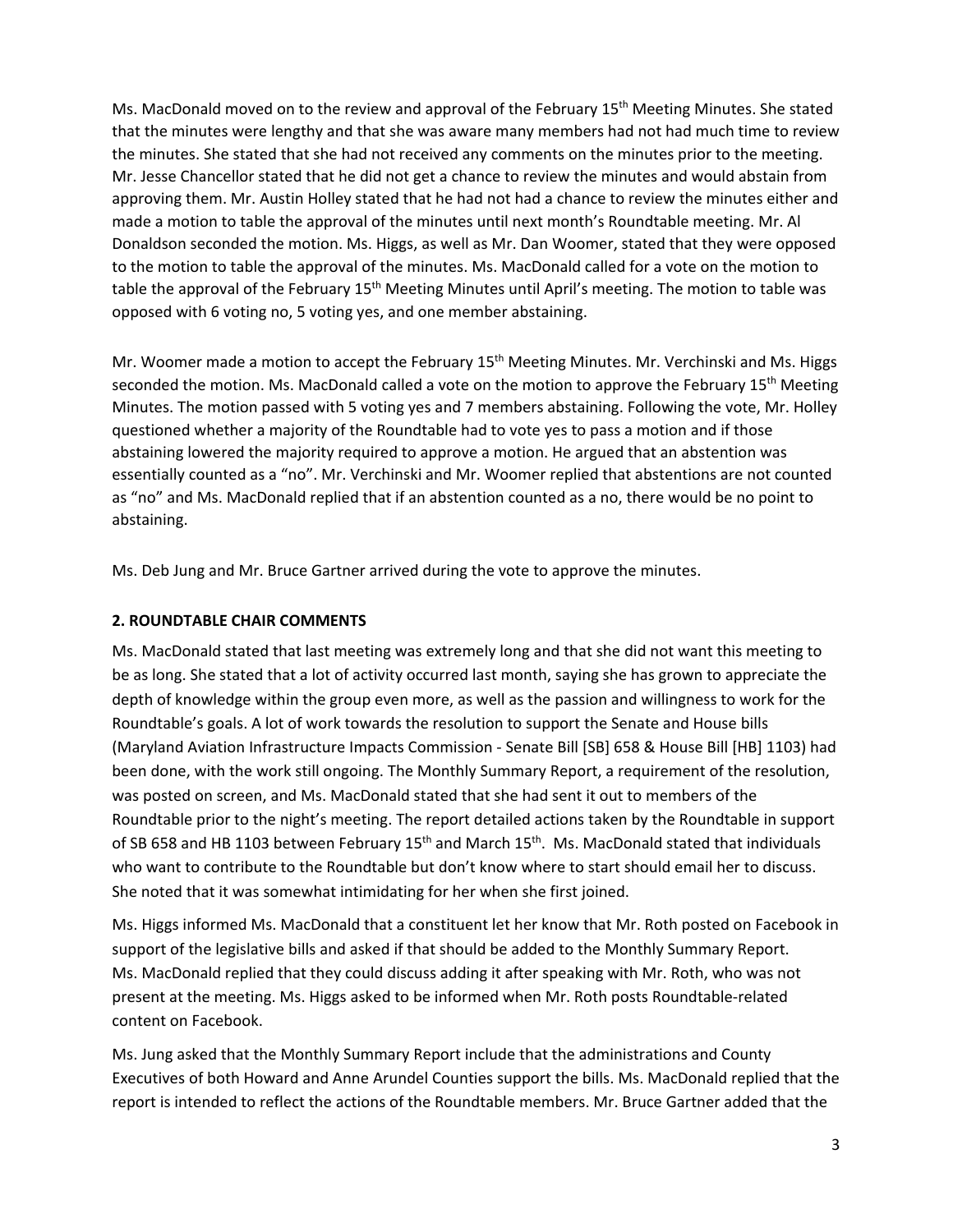newspaper headline quoted in Item 6 of the report states that both County Executives support the bills. Ms. Jung stated that she wanted everyone on the Roundtable to know that both County Executives testified in person at the public hearings for the bills and how big a deal that was. She stated that they testified because of the work of Roundtable members. Ms. MacDonald, in response to Ms. Jung, stated that she did not include the County Executives' testimony because she did not want to take credit for their actions, but that she could update the report by stating that the County Executives' representatives on the Roundtable contributed to the executives' actions. Ms. Jung replied that Ms. Reese and Mr. Chancellor should get some credit for all the work they did.

Ms. Reese informed Ms. MacDonald that the "House Judiciary Committee" should be changed to "House Appropriations Committee" in Item 5.

Ms. Higgs asked Ms. MacDonald if she received her comments to the Monthly Summary Report. Ms. MacDonald stated that she had not received them yet. Ms. MacDonald reviewed a comment from Ms. Higgs that stated that the Communications Committee Chair sent out an email to encourage support for the bills, and instructions to sign up to testify went out to 80 people. Ms. Higgs commented that adding text indicating that the email was sent would be satisfactory. After a review of Item 2, it was found that the Summary Report did state that the Communications Committee Chair sent the email out to those on the contact list. Ms. MacDonald stated that she would also include that the testimony email went out to 80 people.

Ms. MacDonald restated that the Monthly Summary Reports are internal documents to keep track of the Roundtable's activities and wanted to ensure that everything gets included. Ms. Higgs replied that she appreciated Ms. MacDonald asking for feedback.

### **3. BRIEFING: NOISE COMPLAINT INITIATE (NCI) PROCESS AND THE NOISE PORTAL**

Ms. MacDonald moved on to the FAA's presentation on the Noise Complaint Initiative (NCI) Process and Noise Portal. She explained that the presentation resulted because Ms. Reese and others expressed concern about a short public comment period on FAA's noise complaint inquiry system. In response, the FAA provided clarification on the comment period duration and offered to brief the Roundtable on the NCI process.

Ms. Veda Simmons of FAA introduced the presentation and the presenter, Ms. Durre Cowan, Community Engagement Officer from FAA's Office of Environment and Energy. Ms. Cowan greeted those in attendance and thanked the Roundtable for allowing her to present. She explained that she did not get the chance to meet with Roundtables very often and she was thrilled to be here. She stated that Ms. Reese had contacted her about extending the public comment period and that the FAA decided that extending the comment period would not be the best venue to respond to the Roundtable's primary concerns, which FAA believed to be the FAA's Noise Portal, how the FAA manages complaints, what goes into the complaint process, and what the FAA does with complaints. Ms. Cowan explained that the FAA has no formal process to respond to the Roundtable and address their concerns, so they decided on an in-person presentation. She stated that she took her role as a public servant seriously and would reply to inquiries she could not answer during the meeting through Ms. Simmons at a later date.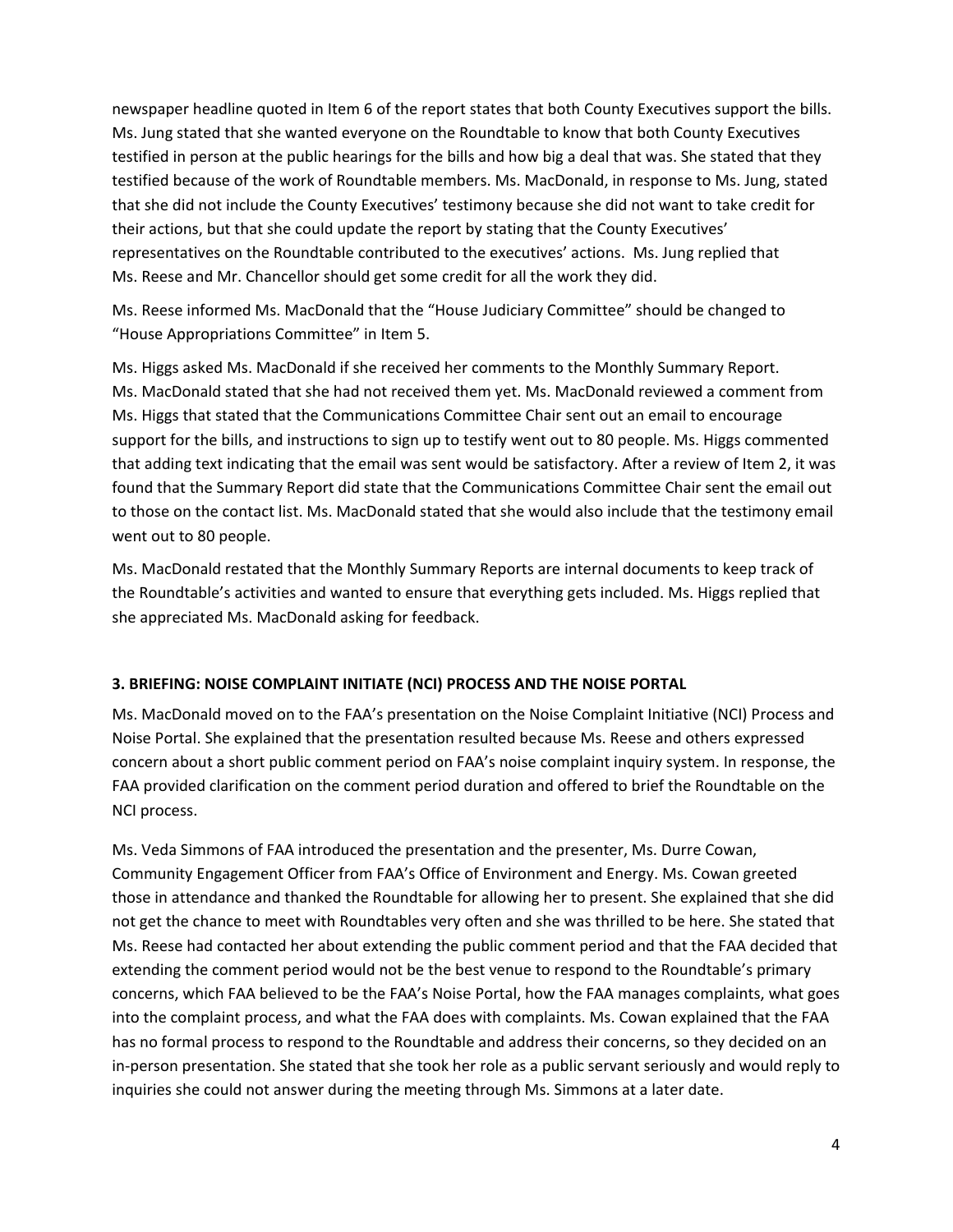Ms. Cowan gave an overview of the Noise Portal, stating that it exists to help the public get their questions answered and share their concerns. She explained that it was not meant to be a standalone silver bullet, but one piece of a larger enhanced community engagement effort that the FAA continues to develop. The FAA Noise Portal is not intended to compete with or replace any systems that the MAA has in place but will respond to inquiries and assist airports with noise complaints when requested. She stated that the FAA wants to respond in a way that is effective and clear for residents yet efficient and sustainable for the FAA. The Noise Portal includes resources from many FAA divisions and offices, which allows for a holistic, robust response to inquiries but results in a 14-day response time on average.

Ms. Cowan explained the two parts of the NCI:

- Part 1 (Current Phase) the FAA has implemented an improved comment response system, also known as the Noise Portal.
- Part 2 the FAA hopes to garner enough data to help identify possible actions to address the underlying issues raised in many noise inquires, particularly with PBN procedures.

Ms. Cowan explained that the FAA is not in Part 2 yet. She stated that once they were in the "wet cement phase," she would be happy to come back and brief the Roundtable.

Ms. Cowan described the FAA Noise Portal process, which includes the following:

- 1) The public reviews aircraft noise related information on FAA Regional Aircraft Noise Website
- 2) The public submits noise complaint/inquiry through FAA Aircraft NCI System
- 3) The FAA Regional Administrator's Office receives incoming complaints and inquiries and coordinates response with responsible FAA staff office
- 4) The Regional Administrator's Office responds to the public through the FAA Noise Portal
- 5) The Regional Administrator's Office addresses FAA-related issues and may direct the public to the airport sponsor for airport-related issues

Ms. Cowan stated that the FAA aims to respond to inquiries within two weeks, but sometimes a response takes up to 30 days; however, response time continues to improve. Ms. Cowan reviewed the Noise Portal entry form and fields and posted the screen shots of the entry form for those in attendance to see. She explained that the Noise Portal is a repository consisting of the online entry form, phone lines, regional email, and written letters. Ms. Cowan does not recommend sending written letters because responses to these require more time. She has heard criticism from the public on the length of the online form and the amount of information required. The FAA is not trying to make the form overly burdensome but wants to get enough information to research the question to be able to give a good answer. During the review of the online form, Ms. Cowan explained that some local airports partner with the FAA to respond to noise complaints, but that BWI Marshall is not one of those airports.

Ms. Cowan's final slide included an excerpt of the FAA's Policy on Addressing Aircraft Noise Complaints/Inquiries from the Public. She wanted to draw everyone's attention to two items from the excerpt that always seem to be controversial, but are not meant to be:

FAA does not accept noise complaints or inquiries from third-party automated applications or devices – Ms. Cowan responded that although many local airports accept complaints and inquiries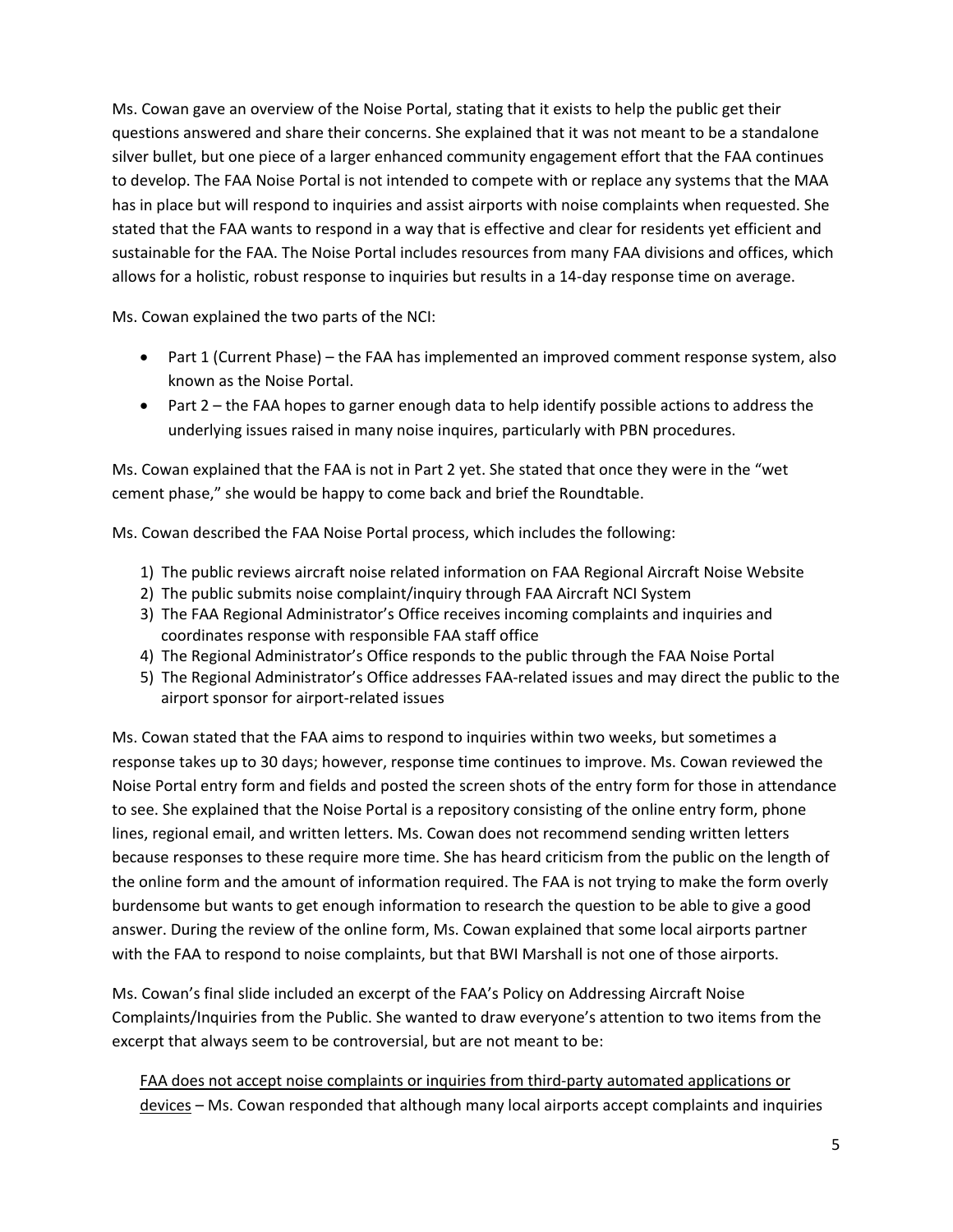from the third-party applications, the FAA does not want to compete with airports and that those third-party services already exist. She explained that accepting generalized complaints or inquiries from third-party automated applications does not align with the FAA's objectives. When someone takes the time to share a nuanced concern with the FAA, they deserve a thoughtful, researched answer based on the specific event, and the FAA's objective is to respond to and address FAArelated aircraft noise complaints and inquiries efficiently and effectively. Ms. Cowan stated that the FAA could not respond that way to someone who pushes a button 20 times a day via third-party automated applications or devices.

One complaint policy – the FAA does not respond to the same general complaint or inquiry from the same individual more than once - Ms. Cowan stated that the FAA will not respond to the same complaint over and over, but this is not meant to discourage anyone from sending the FAA a complaint. The FAA recognizes that citizens have the right to contact the government with their concerns and are not trying to impede that, but they are trying to respond in an efficient way with an investigative, researched response that limits human error. She explained that inquiries by the same person for a similar complaint will likely result in the FAA responding by referencing the previous response by the FAA. New complaints, however, will be addressed. Ms. Cowan stated that the FAA reviews, tracks, and counts every complaint they receive. The volume of complaints may not influence where a procedure is placed, and the FAA will not solely use the volume of complaints to justify altering a published route. But when able, the FAA may consider procedures agreed on by the community that do not inhibit safety and efficiency or create noise concerns for other areas.

Ms. Cowan explained that from a macro sense, noise complaints help the FAA as they continue to study noise and its effect on people and support their ongoing work to develop mitigations for noise. She stated that fundamentally, people are the FAA's mission, and the FAA does not want to lose sight of the humanity at the heart of this issue. She continued that the more the FAA learns about the health impacts of noise, the more they may align with the FAA's safety mission. The FAA sees value in engaging with the issues of noise impacts on people and communities, but with the understanding that immediate safety concerns must be the FAA's primary focus. Ms. Cowan provided her contact information and links to the FAA Noise Portal and Information pages, then opened the floor to questions.

Ms. Jung thanked Ms. Cowan for the presentation and introduced herself. She recalled that Ms. Cowan stated that safety is the FAA's main focus, but she was shocked to hear that the health and humanity of those living under the highway in the sky are not a part of that focus. She asked if the FAA does anything when they receive noise complaints or is it just a response explaining why the noise occurs. Ms. Jung asked what action can or does the FAA actually take to respond to these noise complaints. Ms. Cowan responded that the procedures are built with safety in mind, and she reiterated that the FAA was still in Part 1 of the Noise Complaint Initiative, gathering data from noise complaints. In Part 2, the FAA hopes to use the information to develop mitigation plans for some of the issues. She believes there is a way forward for many of the noise issues but stated that these things did not happen overnight, and it may take years to study the issues. The federal government is slow and deliberative to ensure that they create the safest, most efficient airspace in the world.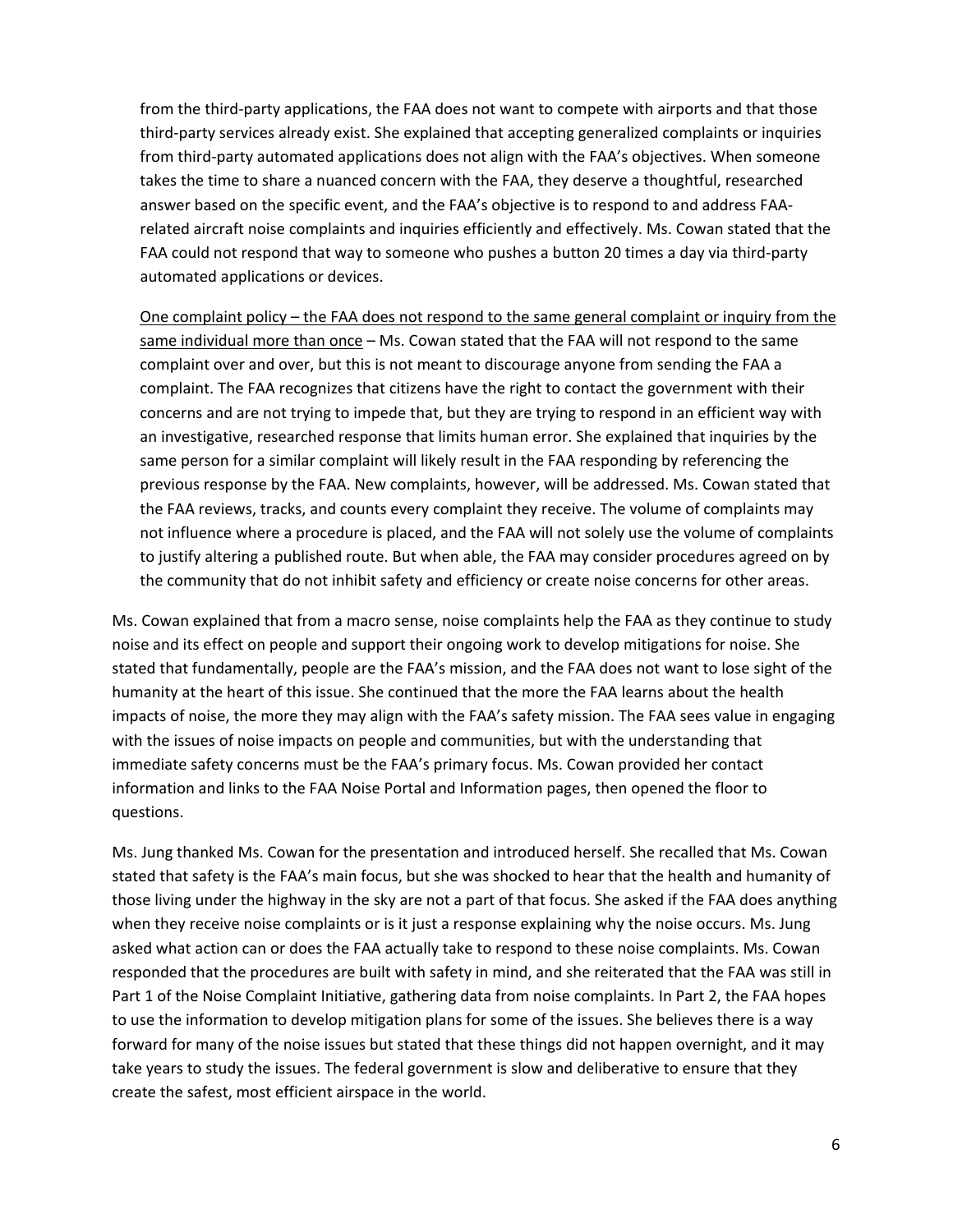Ms. Cowan stated that the FAA is trying to consider the effects to people down on the ground while keeping in mind its first focus is the safety of the flying public. Ms. Jung asked if there was any reason why the FAA could not expand the primary goal to include safety and human health of the people on the ground. She continued that it would not be a big expansion and would include all the people throughout America who have been sitting in Roundtables. She further noted that the BWI Roundtable had started nearly seven years ago. Ms. Jung stated that those on the Roundtable were aware of the FAA's slow, deliberate process because they have been slowly going crazy due to the airplane noise. Citizens impacted by NextGen need the process to speed up. She re-asked if the FAA ever responds to Noise Portal questions beyond just stating the cause for the noise, wondering if the FAA ever states that they are planning on taking action to address a noise issue such as changing flight paths or procedures within a certain timeframe. Ms. Cowan responded again that safety is the FAA's primary focus and that would never change. She stated that yes, in some circumstances where the FAA has made changes, they highlight those changes. She noted that the FAA is working with Roundtables across the country to alter flight paths and that they ask for the address of a noise event so they can investigate what is happening in that area and get a better idea of how they can respond.

Mr. Woomer thanked Ms. Cowan for attending the meeting. He asked if the noise complaints received by the MAA are forwarded on to the FAA. Ms. Cowan responded that they are not, but they certainly could be. Mr. Woomer stated that the area has a lot of residents with no connection to computers or the internet and asked how those people should register a noise complaint with the FAA. Ms. Cowan replied they could call or send a letter in the mail but reiterated that it takes longer to respond to handwritten letters. Mr. Woomer asked Ms. Cowan to please provide the phone numbers and address for the FAA and she replied that she would include it when she sends a copy of her presentation.

Mr. Woomer recalled that Ms. Cowan stated that seven to ten percent of noise complaint responses take more than 30 days and asked if there were any factors that cause responses to take more than 30 days. Ms. Cowan responded that COVID had changed everything, with more complaints coming from second-tier airports as opposed to the Core 30 airports, in response to flight school activity and drone activity. She stated that urban air mobility and unmanned aerial systems are developing areas for the FAA and policy for these areas is still being written, so questions around new technology or complex issues that require multiple offices to review require longer response times.

Mr. Woomer asked if the FAA was looking into fuel pollution and stated that some residents have areas of their property with black residue due to unspent fuel. Ms. Cowan stated that the FAA is looking into it. He further recalled that Ms. Cowan made a comment that the noise issues did not happen overnight, stating that they did begin the moment the FAA implemented NextGen. He commented that the Roundtable has had industry representatives from Southwest and other airlines state that minor changes could be implemented immediately that will not affect safety, and the Roundtable has provided this information to the FAA. He understands that some reviews are required, but some of the recommendations were provided to the FAA several years ago. He wondered what the timeframe for review is for such recommendations. Ms. Cowan replied that when she said the issues did not appear overnight, she meant it took years of planning to implement NextGen. She also replied that she could not speak to air traffic but that she was aware that the FAA was looking at the recommendations from the BWI Marshall Roundtable and trusts that they are doing the best they can.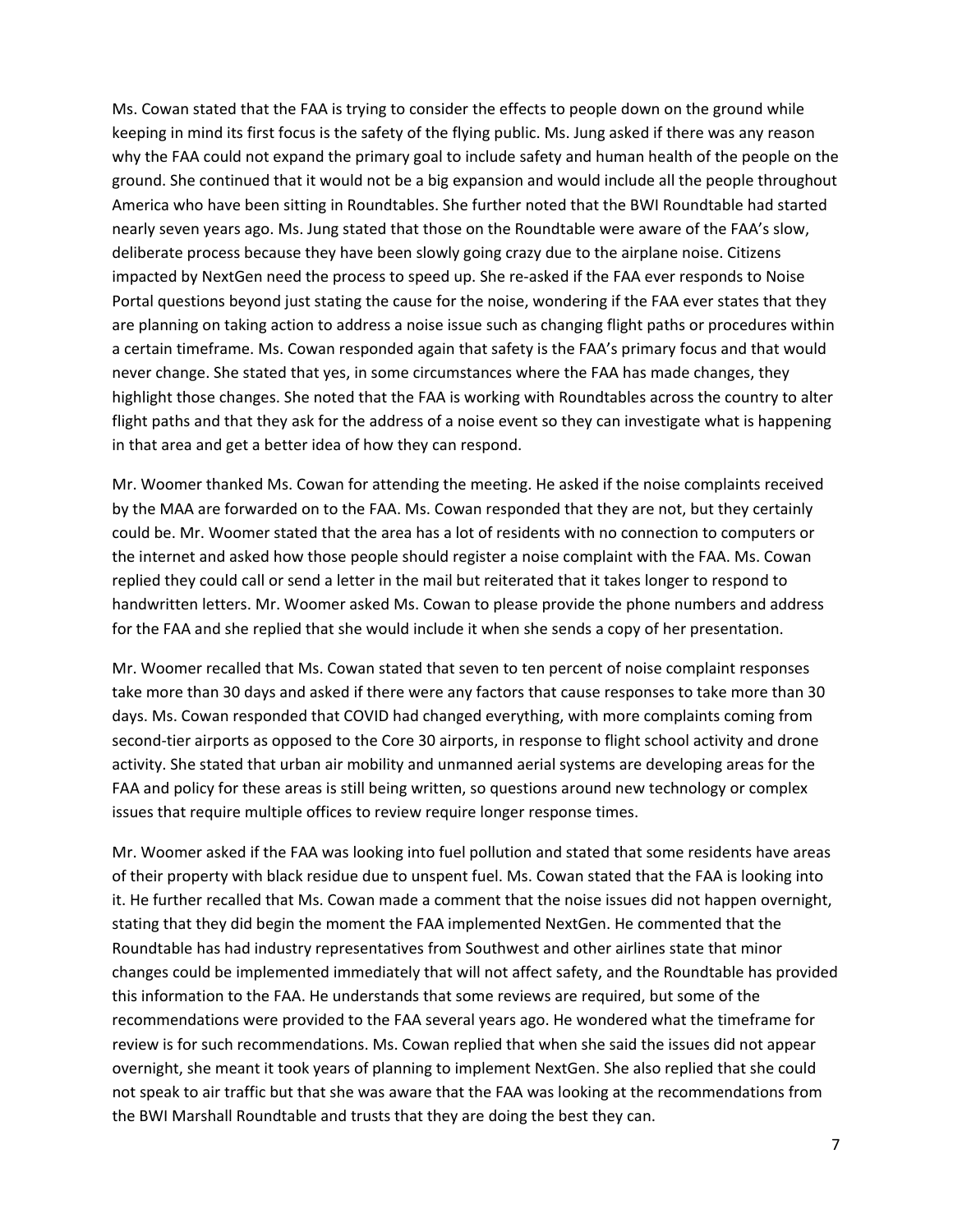Ms. Reese stated that she is concerned that Ms. Cowan is giving the public false hope because the FAA has no legal requirement to handle aviation noise impacts, saying that the liability for aviation noise impacts falls on the airports and the airlines, per the Griggs v. Allegheny County Supreme Court decision. Ms. Reese stated that legally, the FAA is not required, to do anything regarding noise impacts and recently, in the case of NextGen, the FAA has not done anything. She wondered why the FAA does not stop taking noise complaints. Ms. Cowan replied it was everyone's constitutional right to petition the Government for a redress of grievances, and she does not believe the FAA is giving false hope but wants to answer questions and be responsive when they can.

Mr. Verchinski asked about the process of the Noise Complaint Initiative, asking when the FAA started Phase 1 (Part 1) and when would it be completed. He also asked when Part 2 will begin and when will that be completed. He also asked, given all the noise complaints that FAA has received, what changes has the FAA instituted to date as a result of the data. Ms. Cowan stated that Part 1 was complete and included implementing the Noise Portal, getting the website online, and getting the regions prepared to respond to the complaints. Part 2 is not complete and would include review of systemic complaint trends. She stated that the FAA began the process in 2019 and on September 30, 2020, all the websites were up and running. She explained that data from 2020 and 2021 was "weird" and it has been hard to garner a lot of information, but there is some data they are looking at. She restated that the data would help develop mitigation plans and that mitigation may look different depending on the area. She restated that she would be happy to return to present data trends and mitigation plan ideas to the Roundtable when available.

Mr. Verchinski asked if he could conclude that the FAA has made no changes to date. Ms. Cowan replied that was incorrect. Mr. Verchinski asked for actual instances of where the FAA has made changes. Ms. Cowan responded the FAA were working with Roundtables around the country, including Charlotte, San Francisco, Baltimore, and Portland, Maine. She stated that changes have been made in south central Florida and Boston.

Ms. Higgs asked what changes were made in Baltimore. Ms. Cowan responded that changes have not been made, but that the FAA was working with the Roundtable on community consensus recommendations provided to the service center and the PBN Working Group. Ms. Simmons replied that Ms. Cowan was correct and stated that they were waiting for information from HMMH, and the PBN team would provide a presentation at the next Roundtable meeting.

Mr. Woomer clarified that those recommendations included review and input from experts in the aviation industry and representatives of the aviation industry. Ms. Cowan replied that it was great to hear that the Roundtable had experts working on the recommendations.

Ms. Higgs asked what changes had been implemented in San Diego. Ms. Cowan stated she was not sure about changes implemented in San Diego. Ms. Higgs replied that Ms. Cowan could get back to her, stating that she understands that the FAA is only responding to unique noise complaints but that the Roundtable has the same complaints repeatedly. She recalled that Ms. Cowan stated that the FAA still counts all complaints, even similar complaints that the FAA has already responded to. Ms. Higgs wanted to know what the FAA does with the counts of the complaints. Ms. Cowan explained that it is good to know the general sentiment and complaints in an area, and the multiple complaints may not contribute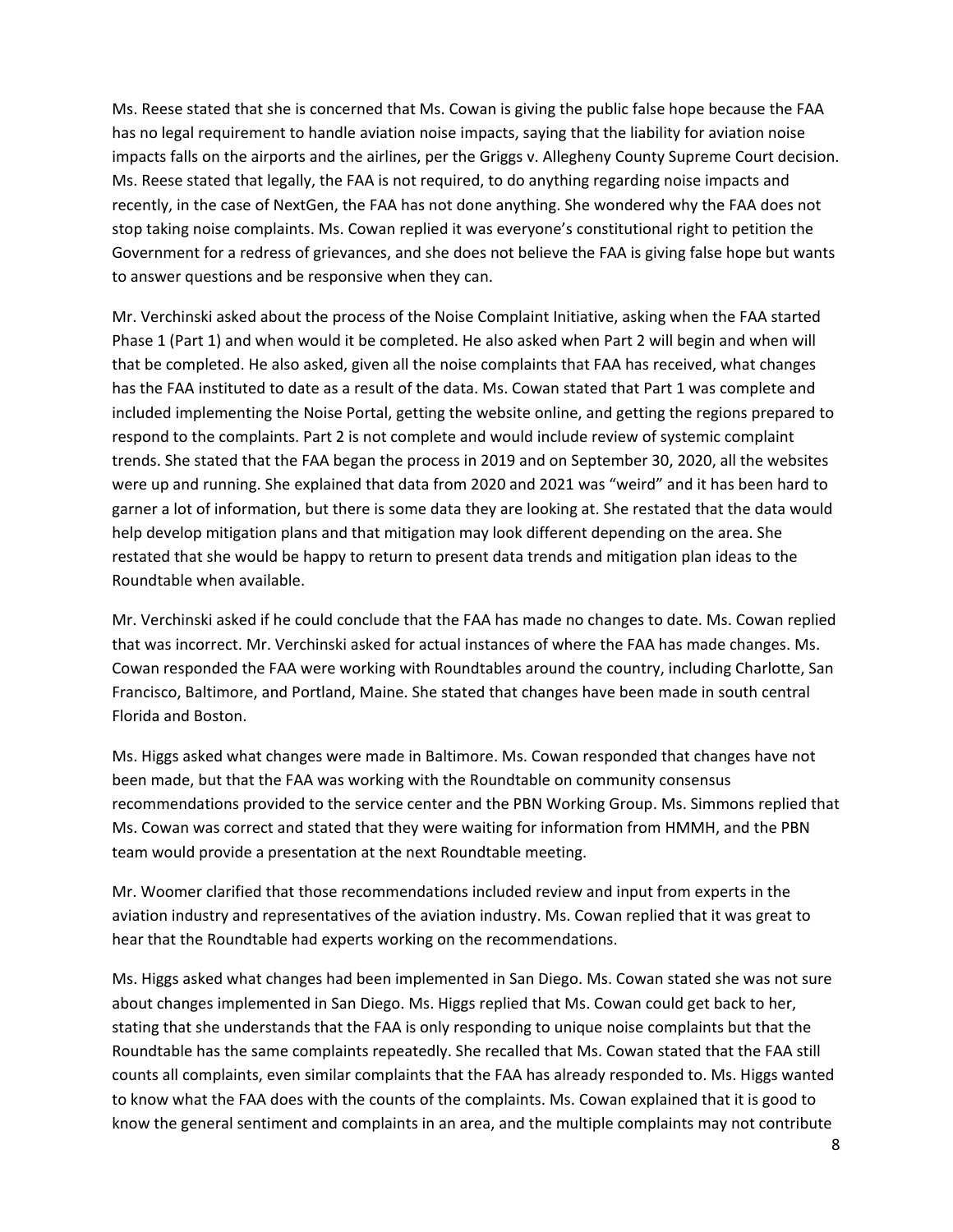anything at the current time but could be useful in Part 2. Ms. Higgs explained that the MAA counts and tracks complaints and asked if similar complaints would be counted by the FAA. Ms. Cowan replied yes, saying that the FAA has the Partnering Airport Initiative where an airport can send the FAA complaints and the FAA will review them and share responses. She stated for comments sent directly to the FAA, the personal information of the commenter would not be sent to the partnering airport, but the FAA may provide information on how to respond to similar complaints.

Mr. Woomer asked Ms. Cowan if she could provide a brief stating what recommendations the FAA received, what changes were implemented, and what process was used to get the changes implemented in other communities. Ms. Cowan replied she wanted to make it clear that the FAA does not use complaints to change procedures and that changes that have been made were made in the Roundtable environment. Mr. Woomer reiterated that the BWI Roundtable has sent recommendations of changes and they have not seen action on them. He wants to see where action has been taken to determine if there is something the BWI Roundtable can do to facilitate the FAA's progress.

Ms. MacDonald stated that it was time to move on to other items on the agenda. Ms. Simmons asked Ms. MacDonald to send any additional questions or comments for Ms. Cowan or the FAA to her.

### **4 MDOT MAA UPDATE**

No update.

# **5 ROUNDTABLE COMMITTEE UPDATES**

### *Technical/Legislative Joint Committee ABCx2 Update*

Mr. Gartner stated that he needs to schedule a meeting with ABCx2 to discuss the scope, draft reports and a grid of the noise modeling monitors. He stated that he had recently been off for two weeks and has not had a chance to close the loop with ABCx2.

### *Technical Committee*

No update.

Mr. Rineer announced that Mr. Scott Phillips had entered the meeting at 7:29 pm.

### *Legislative Committee: 2022 General Assembly Legislative Session Updates*

Ms. MacDonald stated that she watched video of the Senate hearing and testimony for SB658, saying she thought it was great and that the testimony from the County Executives was amazing. Ms. Jung stated that there were two successful hearings on the Maryland Aviation Impacts Infrastructure Impacts Commission (SB 658 and HB1103) with approximately 10 people testifying in person at the Senate hearing on March 9<sup>th</sup> and 13 to 14 people testifying at the virtual House hearing on March 10<sup>th</sup>. Ms. Jung gave multiple kudos to Mr. Chancellor and Ms. Reese, saying they assembled a great panel of people to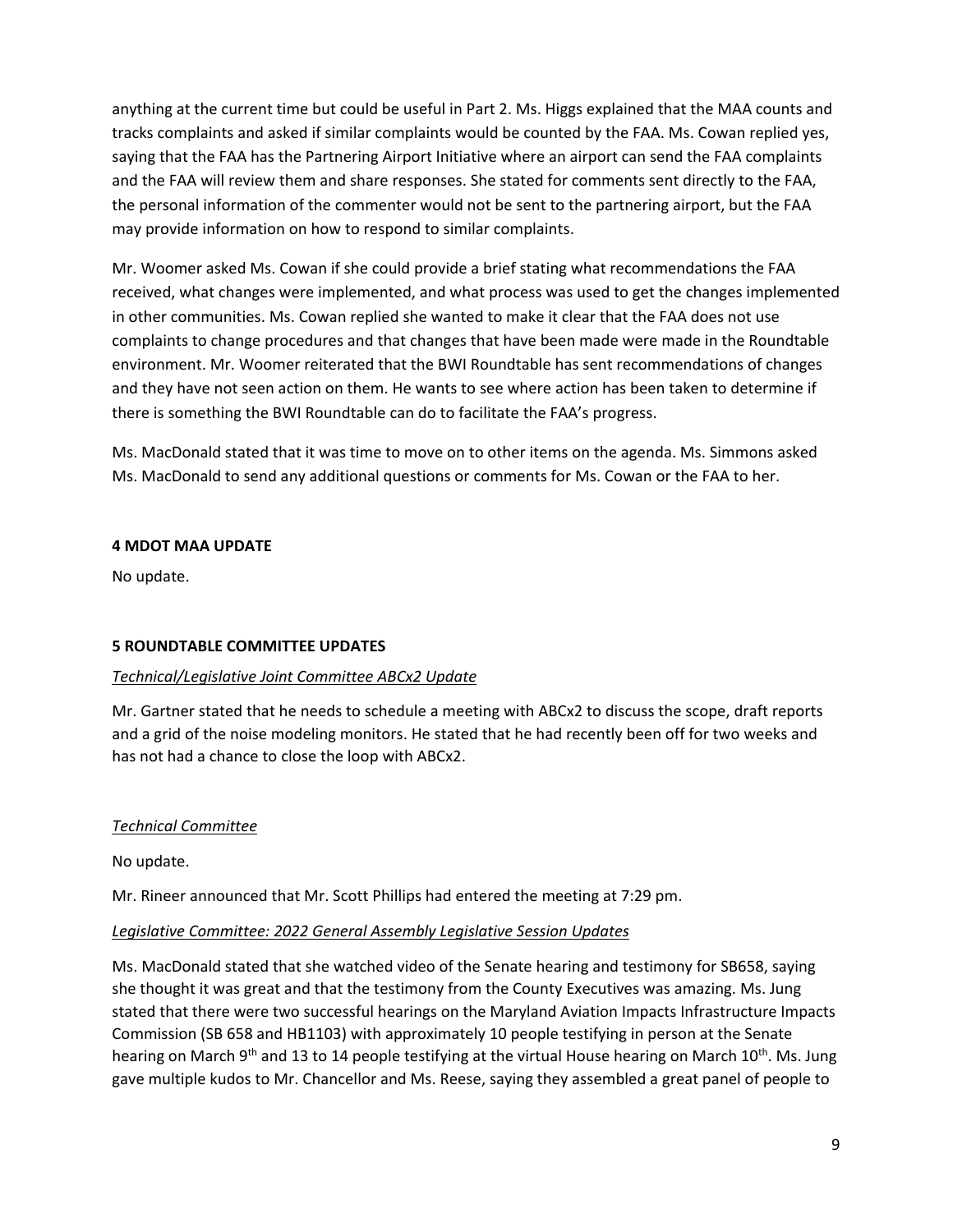testify. She encouraged those who do not think aircraft noise and pollution is harmful to listen to the two days of testimony.

The follow-up to the hearings will be to talk to the various members of these two committees. Ms. Jung noted that members of the House Appropriations Committee asked two friendly questions and one notso-friendly question. She stated that she was not sure if the member of the House of Delegates that asked the question represents the majority of the committee. Ms. Jung commented that she was not very concerned about the House Appropriations Committee's support, but some members of the Senate Finance Committee may need more convincing. She stated that if anyone knows a member of the Senate Finance Committee, now is the time to write or reach out to them, since Crossover Day in the General Assembly was approaching (Monday 3/21/2022). Ms. Jung stated that the Roundtable needs to do everything possible to get SB 658 out of the Senate Finance Committee and over to the House by Crossover Day.

The Roundtable has received great support from the sponsors of the Bills such as Senator Lam, Senator Reilly, Hester, Guzzone, and Delegate Hill. Ms. Jung reiterated that all efforts need to be focused on the Senate Finance Committee.

Mr. Holley asked if the phrase in the Communications Committee flier, that the bill has been slowed down in the Senate Committee, was based on the general tenor of the hearing and not based on any official statements. Ms. Jung replied that nothing had been received officially, stating a lack of support. Ms. Reese responded that she would refer people to the article in the Capital Gazette. Ms. Jung explained that in the article Senator Pam Beidle, who is on the Senate Finance Committee and whose district includes BWI Marshall, stated that she believes that only the FAA can do anything about these concerns and therefore a commission would not be useful. Mr. Holley stated that the statement is ignorant and speculated that she had been lobbied. Mr. Woomer took issue with Mr. Holley's remarks and asked that they be struck from the minutes or that they be highlighted.

Ms. MacDonald asked Mr. Chancellor if he had anything to add and he replied he did not, joking that he goes wherever Ms. Reese and Ms. Jung tell him to go. Ms. MacDonald complimented Mr. Chancellor on his testimony, noting that it contained a lot of good information.

Ms. Jung stated that Ms. MacDonald sent out via email the 87 pages of testimony submitted to the Committees in support of the legislation and only two entities, the MAA and Southwest Airlines, submitted testimony against the legislation. Ms. Jung also pointed out Ms. Laura Donovan, saying that she did a fabulous job giving in-person testimony at the Senate Finance Committee hearing. Ms. Donovan replied that she hoped her testimony helped.

Ms. Reese stated that two researchers were unable to get registered on the MGA website and were not able to submit testimony. She informed the members of the Roundtable that she would be sending out the researchers' testimony, including a white paper written by Dr. Dan Fink, and encouraged members to read them and seek out the other information the researchers have available online. She stated that she would love to hear comments and could pass them on to the researchers.

### *Communications Committee*

Ms. Higgs thanked Ms. MacDonald, Ms. Reese, and Mr. Chancellor for their work toward the bills. She also thanked Ms. Reese for responding to a request she received about difficulties getting registered on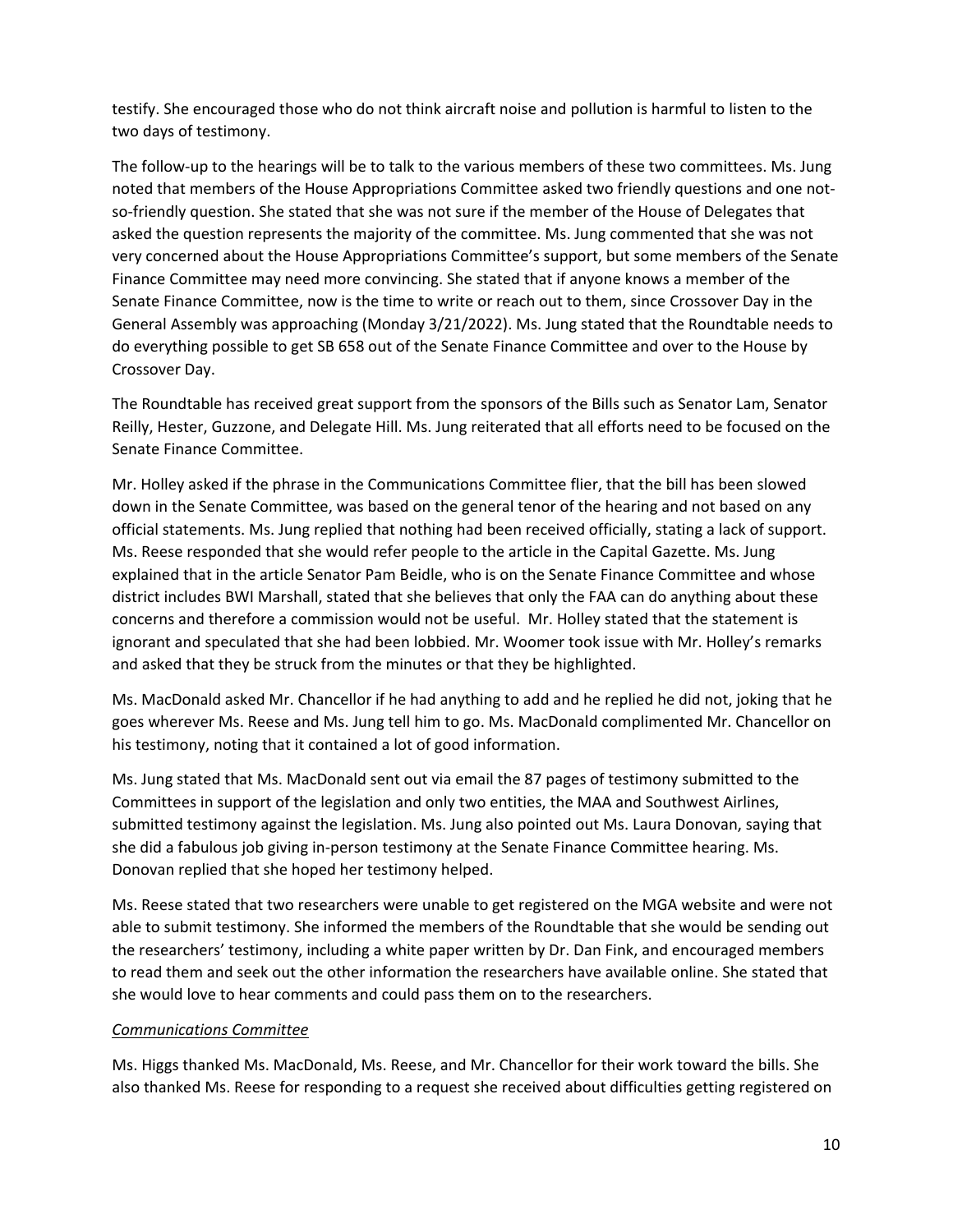the MGA website and for sending out the information from the researchers. She stated that if the researchers were not already on the Roundtable's contact list, she would add them.

Ms. Higgs stated that she had nothing new to report. She thanked Mr. Rineer for sending the sign-in sheets for citizens virtually attending the Roundtable Meetings and that she would add their information to the contact list.

Ms. Higgs stated that she noticed that the Technical Committee was not in good attendance at the night's meeting. She asked if there was a reason for the absences, adding that she thought members needed to let the Chair know if they were going to be absent.

Ms. MacDonald replied that Mr. Roth let her know that he was in Florida and would most likely not be at the meeting due to lack of internet access. She noted Mr. Roth's contribution to the Roundtable and thought it was fine if he missed a meeting. Ms. Higgs stated that she just wanted to know that he contacted the Chair. Ms. MacDonald stated that she is contacted by Roundtable Members when they will be absent, but she sometimes forgets when conducting the roll call. Ms. Higgs asked Ms. MacDonald if anyone else who was absent contacted her. Ms. Reese replied that she understood where Ms. Higgs was coming from, but she takes exception to the inquiry. Ms. Reese thinks that the Chair can run the attendance of the meetings as she sees fit, and that information regarding other members' whereabouts does not need to be accessible to the whole Roundtable. Ms. Higgs clarified that she did not care about the details, just that the Chair was contacted and made aware that they would be absent as detailed in the Charter. Mr. Holley replied that he was a member of the Technical Committee and reiterated that they had no update.

Ms. Higgs stated that when she attends virtually, the list of attendees displayed does not include all participants. Mr. Woomer agreed. Ms. MacDonald asked if at prior meetings, the list included all attendees. Ms. Higgs was not sure but stated that tonight the list was really small. Mr. Rineer replied that only those listed as panelists (Roundtable Members, MAA, FAA, and presenters) show up in the list. Mr. Bassarab added that sometimes people join the meeting as attendees even if they were registered as a panelist and noted that the only people on the list of attendees are those who signed in remotely, meaning members attending in person will not appear on the list.

### **4. PUBLIC COMMENTS**

Ms. MacDonald began the public comment period with Ms. Laura Donovan. Ms. Donovan asked if Ms. Cowan said that complaints to the MAA are not forwarded on to the FAA. Ms. MacDonald replied that she was correct and that complaints to the MAA are not passed on to the FAA. Ms. Donovan asked if, going forward, all complaints should go directly to the FAA. After some brief conversation among the Roundtable members, Mr. Woomer stated that it seemed like complaints should be sent to the MAA as well as the FAA. Ms. Donovan asked that the phone number and address to send complaints to the FAA be provided to her at the next meeting because she has reduced computer access. Ms. MacDonald thanked Ms. Donovan again for showing up for the SB 658 hearing.

Mr. Jimmy Pleasant stated that he filed two complaints with the FAA within the last year. One was for all the flights over his house, and the FAA responded that the airport was responsible for the number of flights leaving the airport. He surmised that if BWI Marshall called Southwest Airlines and told them to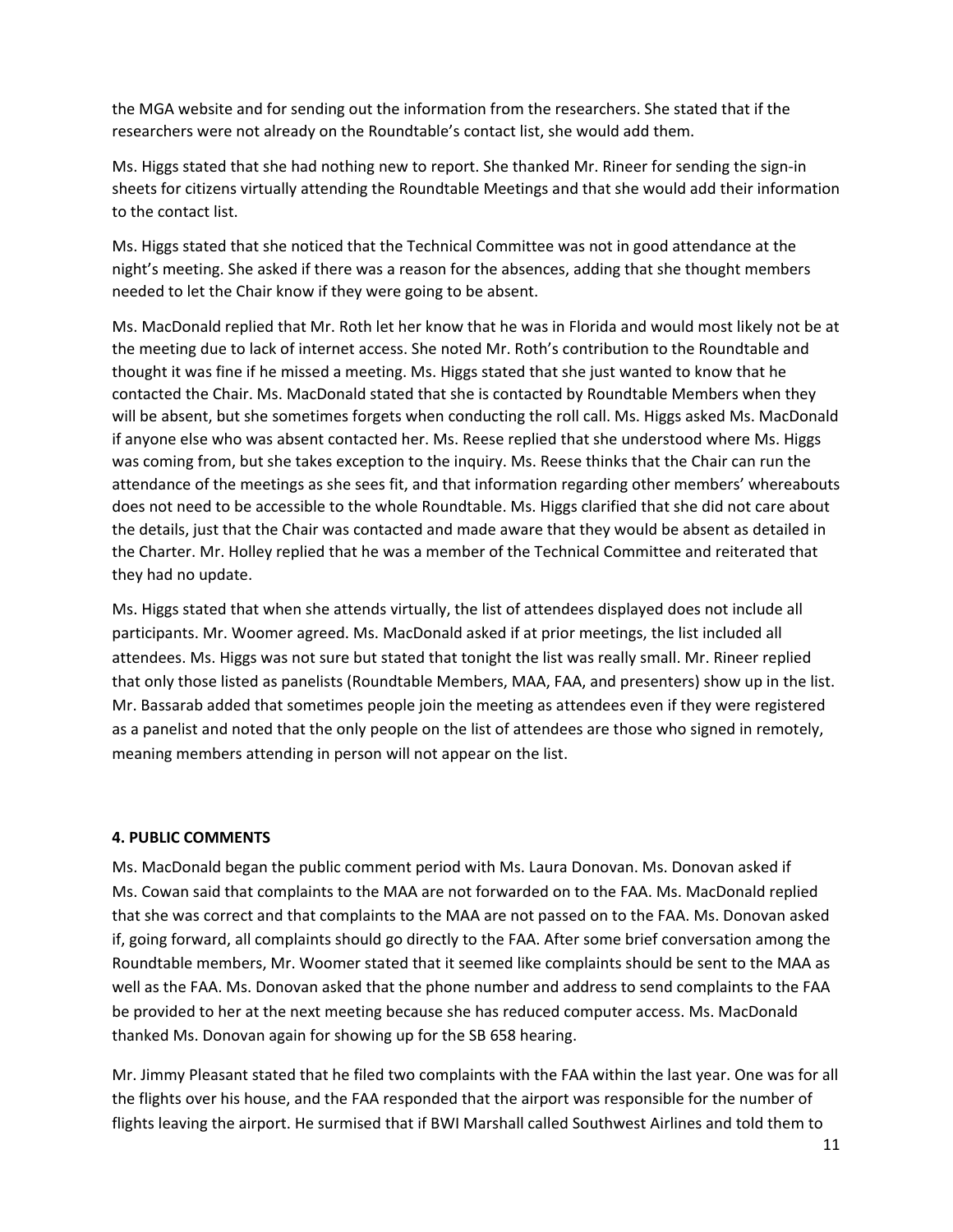reduce flights, the problem could be solved. His second complaint to the FAA referred to BWI Marshall being in Class B airspace with speed restrictions at certain altitudes, but he has not received a response. He stated that he contacted Mr. Rineer also but did not get a clear answer. Mr. Rineer replied that he had responded to Mr. Pleasant and gave him instructions on how to file a complaint. Mr. Pleasant asked if Mr. Rineer contacted the FAA to let them know they were in violation of the Class B airspace and to stop speeding over people's homes. Mr. Rineer stated he did not, saying that he provided Mr. Pleasant with the rules and replied that if Mr. Pleasant thought there was a Class B violation, he would have to send the complaint to the FAA because they own the airspace. Mr. Pleasant restated that he had contacted the FAA and had not received an answer to date.

Mr. Pleasant saw online that the San Francisco Airport did a major study in which BWI Marshall is mentioned. He stated that he will send it to Ms. MacDonald. He believes a similar study needs to be done for BWI Marshall using modeling and permanent noise monitors. Ms. Jung replied that the Roundtable and BWI Marshall are getting there. Mr. Pleasant continued that the San Francisco study included information about the effect of wind on noise and how noise reflecting off homes increases the sound. He asked if ABCx2 is going to do noise modeling only. Mr. Gartner replied yes, ABCx2 would use virtual modeling, though monitors would be used to verify that the modeling is consistent. Mr. Pleasant reiterated that BWI Marshall should have the same studies that were done at San Francisco and DCA.

Ms. Donovan asked if NextGen was fully operational or if the FAA was still modifying it. Ms. Simmons replied she believed it is, but that she would follow up. She asked that the question be sent to the Roundtable Chair and forwarded to her.

Mr. Pleasant added that he thought that some Congressmen in Wyoming wanted to pass a bill to give bonuses to FAA officials to implement NextGen faster.

### **5. PLANNING FOR NEXT MEETING**

Ms. MacDonald recalled that at the last meeting there was discussion about an update from the PBN Working Group in April 2022. Mr. Chancellor replied that it sounded like the update was dependent upon HMMH providing the PBN Working Group with information they say they have been waiting on for a couple of months. He stated the Roundtable has no visibility on how that is progressing. Mr. Woomer suggested making the date of the next meeting April 19<sup>th</sup>, 2022, to provide a little more time. Ms. MacDonald agreed and stated that Spring Break would also be earlier in the month.

Ms. Jung asked if the Roundtable knew why HMMH is not responding. Ms. Darline Terrell-Tyson of the MAA replied that HMMH responded they could deliver the information requested by the FAA in March, but not a specific date. Ms. MacDonald put forward April 19<sup>th</sup>, 2022, for the next meeting, with none opposed.

Ms. Simmons stated that HMMH made a commitment to send the information to the PBN Working Group on March  $1<sup>st</sup>$ , 2022, and that the documents are needed to complete the analysis.